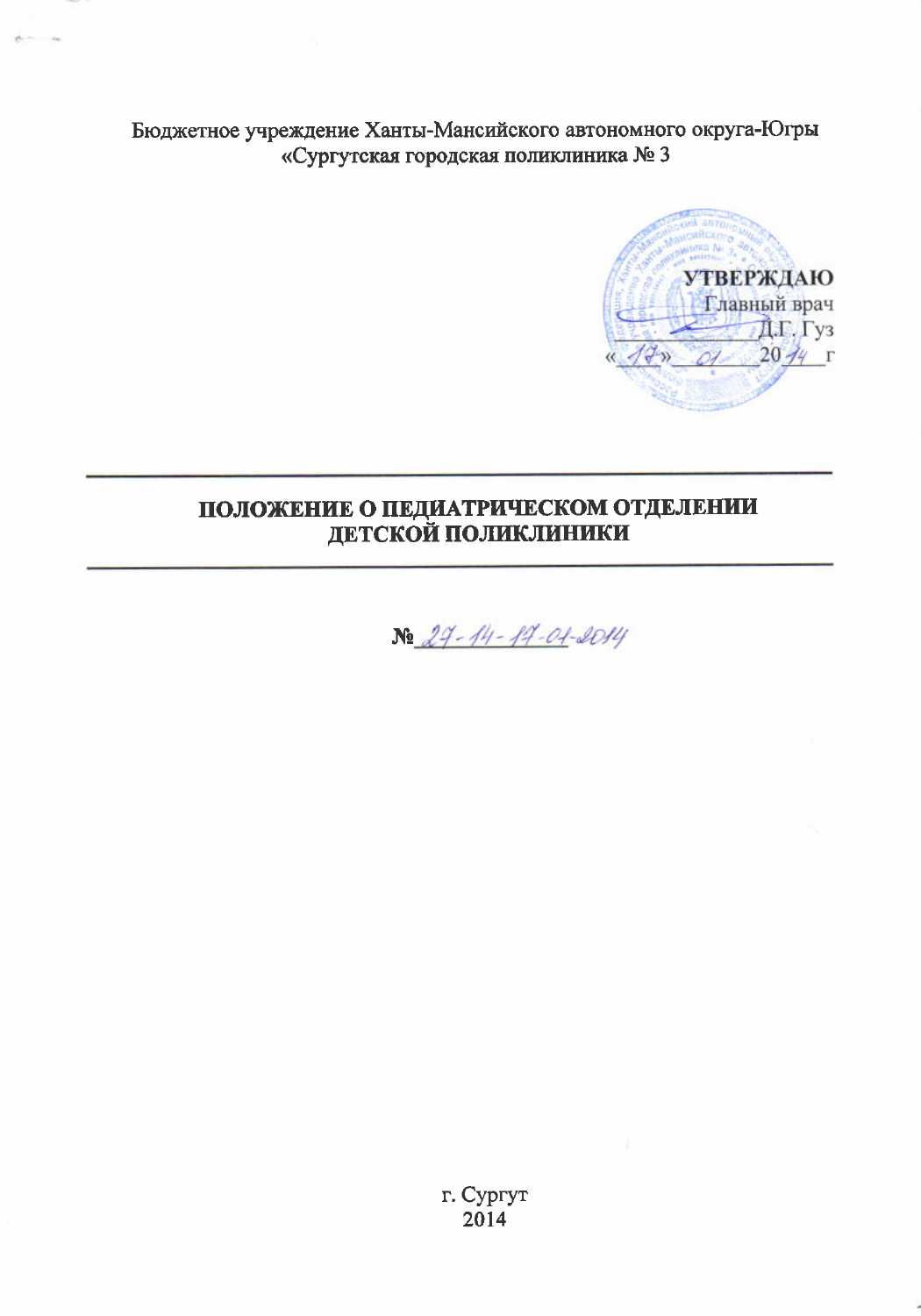### **I.Общие положения**

1.1. Настоящее положение определяет назначение, цели, задачи, функции, права, ответственность и основы деятельности педиатрического отделения детской поликлиники.

1.2. Педиатрическое отделение обеспечивает лечебно-профилактическую помощь детям от 0 до 17 лет включительно, по участковому принципу.

1.3. Обеспечивает динамическое медицинское наблюдение за здоровыми детьми.

детей хроническими диспансерное наблюдение  $\mathbf{c}$ 1.4. Обеспечивает заболеваниями от 0 до 17 лет включительно.

1.5. Обеспечивает проведение профилактических прививок детям на территории обслуживания.

руководствуется  $1.6.B$ своей деятельности педиатрическое отделение действующим законодательством, нормативно-правовыми актами, организационнораспорядительными документами самого учреждения и настоящим положением.

педиатрического отделения детской поликлиники 1.7. Пеятельность осуществляется на основе текущего и перспективного планирования, сочетания единоначалия в решении вопросов служебной деятельности и коллегиальности при обсуждении, персональной ответственности работников за надлежащее **HX** исполнение возложенных на них должностных обязанностей.

педиатрическим отделением  $\mathbf{M}$ медицинский персонал 1.8.Заведующий назначаются на должности и освобождаются от занимаемых должностей приказом главного врача учреждения в соответствии с действующим законодательством Российской Федерации.

обязанности, права, 1.9. Квалификационные требования, функциональные ответственность заведующего педиатрическим и сотрудников регламентируются должностными инструкциями, утверждаемыми руководителем учреждения.

1.10. Педиатрическое отделение возглавляет заведующий педиатрическим должность которого назначается лицо, имеющее высшее отделением, на профессиональное образование, опыт лечебной и организационной работы.

1.11. Заведующий педиатрическим отделением:

- добросовестно исполняет свои трудовые обязанности, возложенные на него трудовым договором;

-работает в соответствии с графиком работы. В конце каждого месяца знакомится с графиком работы на следующий месяц и ставит подпись в графе «ознакомлен»;

-составляет годовые планы педиатрического отделения детской поликлиники и предоставляет их на утверждение главному врачу поликлиники;

-обеспечивает оказание лечебно-профилактической помощи детям в поликлинике, на дому, в школах и дошкольных учреждениях;

-контролирует проведение диспансерных осмотров детей, состоящих на «Д» учете у врачей;

-проводит санитарно-просветительную работу среди населения;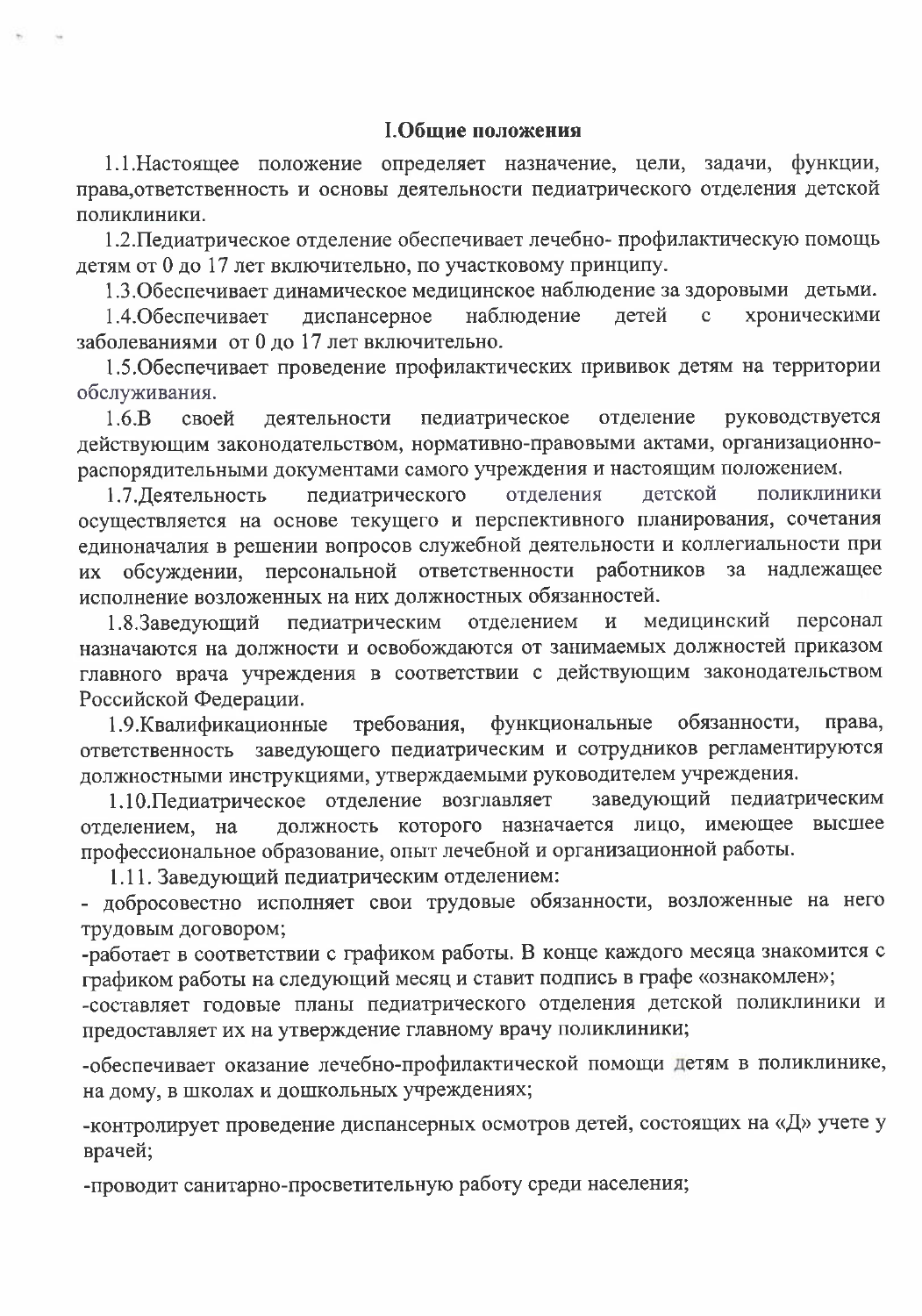-внедряет в работу отделения новые средства и методы профилактики, диагностики и лечения, а также новые организационные формы оказания медицинской помощи детскому населению;

-организовывает систематическую информацию врачей о новых лекарственных средствах;

-составляет рациональные графики работы персонала отделения, кабинетов и контролирует их выполнение;

предложения  $\Pi{\bf 0}$ оснащению отделения -вносит руководству учреждения современным медицинским оборудованием, средствами оргтехники и предметами, облегчающими труд медицинского персонала;

-проводит анализ качества и эффективности диспансеризации по педиатрическому отделению;

-проводит систематические проверки качества диагностики и лечения больных в поликлинике и на дому;

работы показателей лечебно-диагностической И -проводит анализ профилактической деятельности отделения с составлением пояснительной записки;

заболеваемости, инфекционной ee динамику, состояние -анализирует своевременность выявления, госпитализации, качество диспансерного наблюдения инфекционных больных;

-анализирует среднюю нагрузку участковых врачей педиатров на дому и при необходимости обеспечивает равномерную нагрузку;

-систематически контролирует выполнение плана профилактических прививок;

-организовывает систематически учебу по квалификации мед. персонала на базе поликлиники путем проведения врачебных и сестринских конференций, лекций и лечения и профилактики вопросам диагностики докладов по актуальным заболеваний;

-изучает, внедряет передовые формы организации лечебно-диагностической и профилактической помощи детскому населению;

-надлежаще содержит и эксплуатирует помещения поликлиники, оборудования и приборов, их своевременный профилактический, текущий и капитальный ремонт;

- ведёт личный прием сотрудников и населения в установленные дни и часы, своевременно рассматривает предложения, заявления и жалобы трудящихся, принимает по каждому из них конкретные меры;

-повышает свою квалификацию как в области клинических дисциплин, так и по организации здравоохранения;

-осуществляет руководство и контроль за проведением санитарно-просветительной работы среди населения города и медицинских работников;

-осуществляет руководство и контроль за надлежащим исполнением должностных обязанностей подчиненных лиц;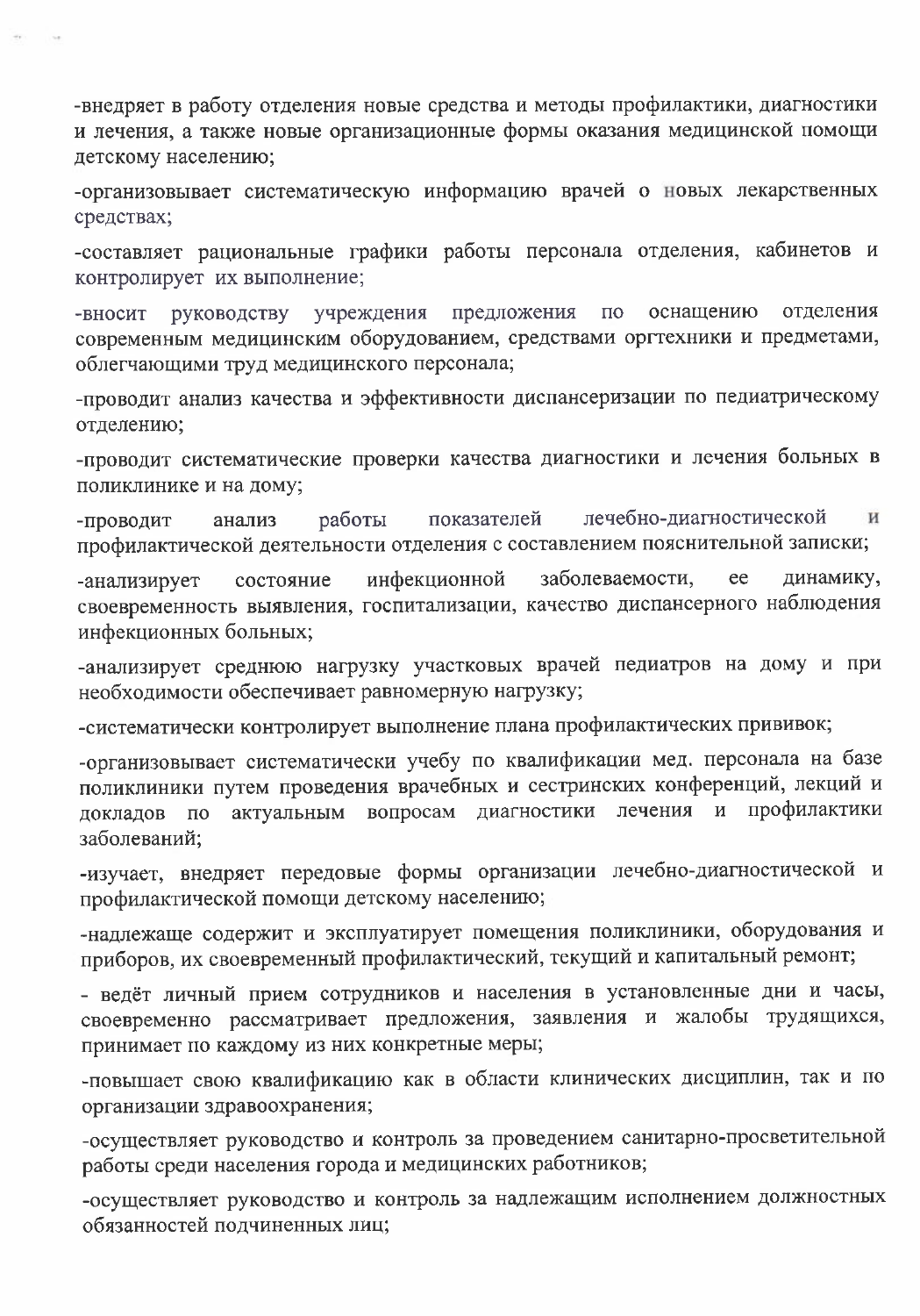работе программно-целевых показателей -контролирует выполнение  $\Pi$ <sup>o</sup> педиатрического отделения.

1.12.В период отсутствия заведующего педиатрическим отделением, ero обязанности исполняет назначенный приказом руководителя организации другой работник.

1.13.Заведующий педиатрическим отделением или лицо, исполняющее его обязанности, имеют право подписи документов, направляемых **OT** имени поликлиники по вопросам, входящим в его компетенцию.

1.14.За надлежащее исполнение должностных обязаностей и нарушение трудовой дисциплины работники педиатрического отделения несут ответственность в порядке, предусмотренном действующим законодательством.

1.15. Настоящее положение, структура и штатное расписание педиатрического отделения детской поликлиники утверждаются руководителем учреждения.

# 2. Организационная структура

2.1. Педиатрическое отделение является структурным подразделением детской поликлиники БУ «Сургутская городская поликлиника №3».

2.2. Структуру и штатную численность педиатрического отделения детской поликлиники утверждает главный врач учреждения, исходя из условий и особенностей деятельности учреждения.

## 3. Основные задачи педиатрического отделения.

3.1. Сохранение и укрепление здоровья детей на территории обслуживания БУ «Сургутская городская поликлиника №3».

3.2. Оказание первичной медико-санитарной помощи детскому населению в поликлинике и на дому согласно стандартов.

профилактических мероприятий 3.3. Организация и проведение комплекса заболеваемости, снижение детского направленных среди населения на инвалидности, смертности.

диспансеризации 3.4. Организация осуществление детского населения  $\boldsymbol{\mathrm{M}}$ (здоровых и больных), прежде всего подростков.

3.5. Совершенствование оказания медицинской помощи детям первого года жизни (развитие «школы матери», повышение процента детей, находящихся на грудном вскармливании, своевременное взятие неонатального скрининга y новорожденных детей, своевременное обследование детей первого года жизни).

3.6. Совершенствование работы по взаимодействию с женской консультацией по антенатальной охране плода, повышение процента детей, находящихся на грудном вскармливании.

3.7. Организация и проведение мероприятий по санитарно-гигиеническому воспитанию населения, пропаганде здорового образа жизни.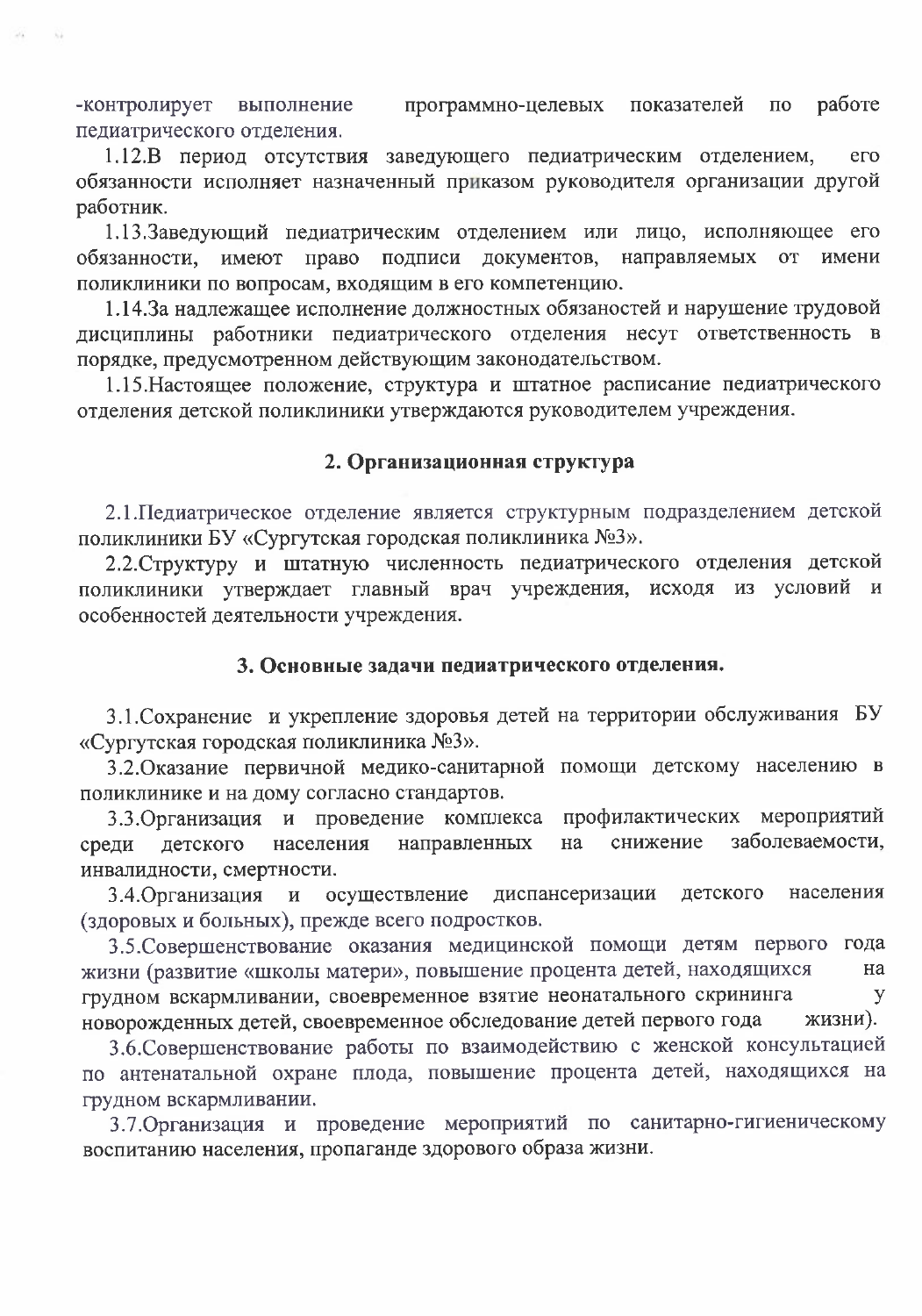## 4. Основные функции педиатрического отделения.

4.1. Ведение амбулаторного приема и оказание помощи на дому детям по поводу острых и обострения хронических заболеваний.

4.2. Проведение профилактических осмотров детей в декретированные сроки соответствии с установленным порядком.

4.3. Проведение профилактических прививок национальному согласно календарю.

4.4. Оказание неотложной помощи детям.

4.5. Проведение экспертизы временной нетрудоспособности в соответствии с действующим положением.

4.6. Осуществление комплексных мероприятий по диспансеризации детского населения.

4.7. Осуществление лечебно-профилактической работы в системе ОМС и ДМС согласно стандартов оказания помощи.

4.8. Проведение подготовки детей для поступления в детские сады, школы.

мероприятий профилактике 4.9. Проведение  $\overline{10}$ распространению  $\mathbf{M}$ инфекционных заболеваний.

4.10. Систематическое повышение квалификации и уровня медицинских знаний медицинских работников.

4.11. Внедрение в работу отделения новых форм и методов работы.

4.12. Соблюдение принципов этики и деонтологии в работе отделения.

4.13. Проводение активной и систематической санитарно-просветительной работы среди населения.

#### 5. Права

5.1. Отделение имеет право:

- получать поступающие в учреждение документы и иные информационные профилю ознакомления, материалы  $\overline{10}$ своему деятельности ДЛЯ систематизированного учета и использования в работе;

- запрашивать и получать от руководителей структурных подразделений информацию, необходимую для выполнения возложенных на него задач и функций;

- вносить предложения по совершенствованию форм и методов работы отделения и учреждения в целом;

- давать разъяснения, рекомендации и указания по вопросам, входящим в компетенцию отделения;

- участвовать в подборе и расстановке кадров по своему профилю деятельности;

- вносить предложения руководству учреждения по повышению квалификации, поощрению и наложению взысканий на работников отделения;

- участвовать в совещаниях при рассмотрении вопросов, касающихся деятельности отделения.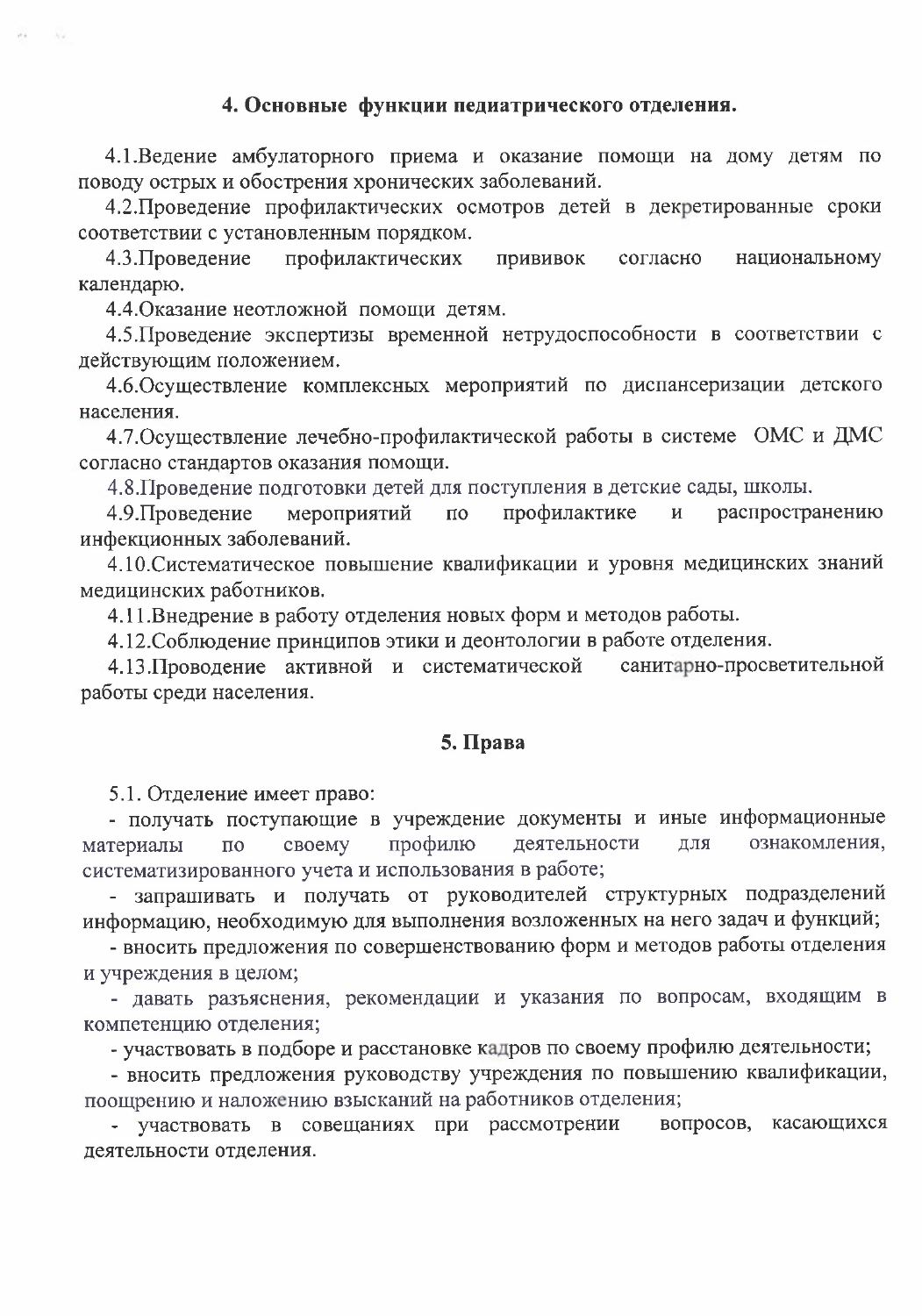### 6. Ответственность

6.1.Заведующий педиатрическим несёт персональную отделением ответственность за:

-выполнение возложенных на педиатрическое отделение функций и задач;

-организацию работы отделения, своевременное и квалифицированное выполнение приказов, распоряжений, поручений вышестоящего руководства, действующих нормативно-правовых актов по своему профилю деятельности;

-рациональное и эффективное использование материальных и кадровых ресурсов;

-состояние трудовой и исполнительской дисциплины в педиатрическом отделении, выполнение его работниками своих функциональных обязанностей;

-соблюдение работниками педиатрического отделения правил внутреннего санитарно-противоэпидемического противопожарной режима, распорядка, безопасности и техники безопасности;

-ведение документации, предусмотренной действующими нормативно-правовыми документами;

-предоставление в установленном порядке достоверной статистической и иной информации о деятельности педиатрического отделения;

-готовность педиатрического отделения к работе в условиях чрезвычайных ситуаций.

6.2. Работники отделения несут ответственность порядке объеме,  $\overline{B}$ И установленных соответствующими должностными инструкциями.

## 7. Взаимоотношения (служебные связи) педиатрического отделения

функций и реализации педиатрическое отделение Для выполнения прав взаимодействует:

7.1.С отделом кадров:

7.1.1. Предоставления:

квалификации -сведений специалистах, нуждающихся  $\mathbf{B}$ повышении  $\mathbf{o}$ (сертификационное усрвершенствование, профессиональная переподготовка);

-сведений о специалистах, нуждающихся в прохождении аттестации на присвоение квалификационной категории;

-заявок на специалистов, требующихся для укомплектования штата педиатрического отделения;

-предложений по формированию графика отпусков;

-материалов на нарушителей трудовой дисциплины (актов по факту нарушения, письменных объяснений работников);

-листков временной нетрудоспособности к оплате;

-уведомлений о предоставлени ежегодных оплачиваемых отпусков работникам подразделений в соответствии с утверждённым графиком.

7.1.2. Получения:

-утвержденных графиков отпусков;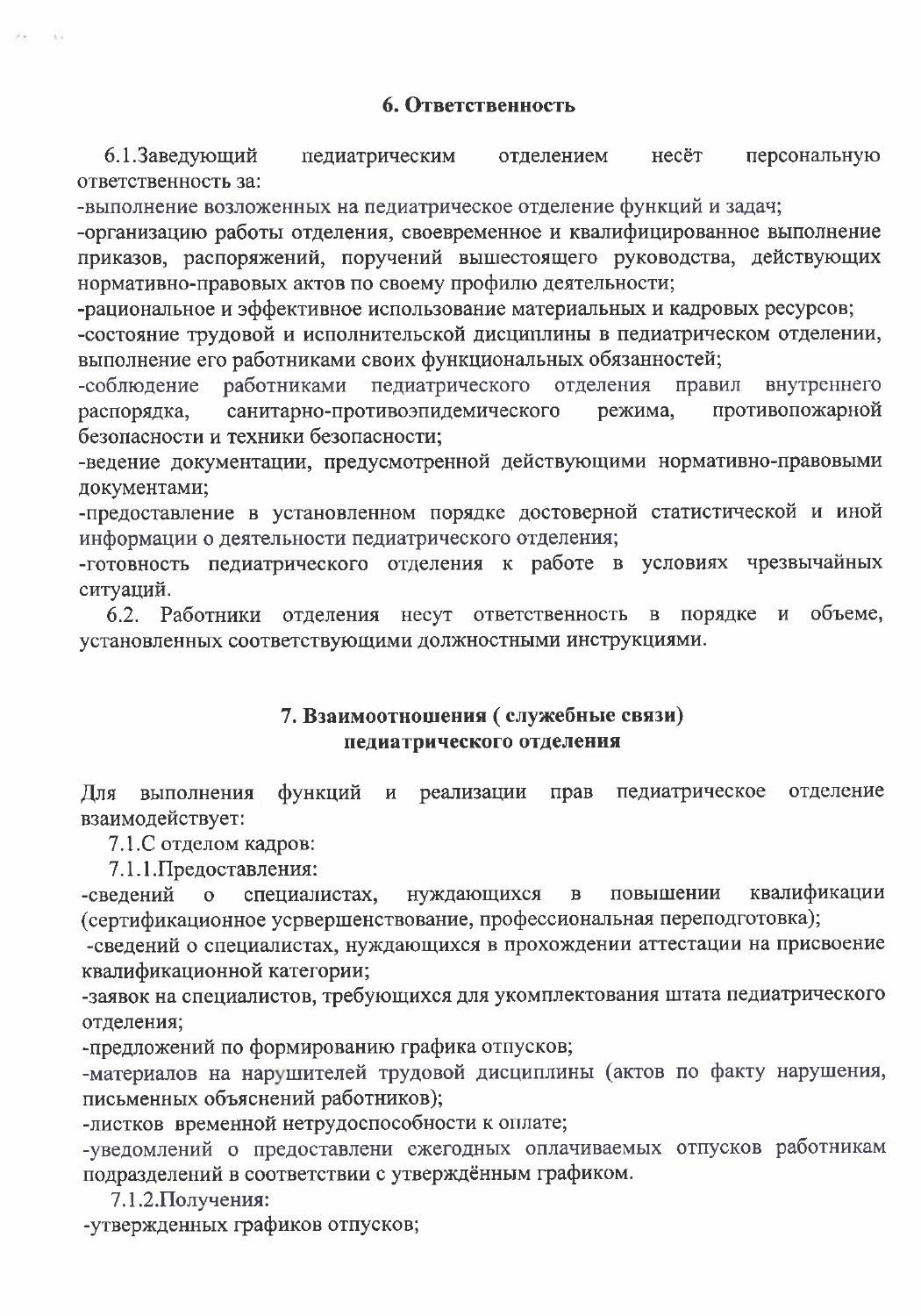-копий приказов о приеме, переводе, увольнении работников;

-копий приказов о предоставлении отпусков;

-копий приказов о поощрении и награждении;

-копий приказов о наложении дисциплинарных взысканий;

-плана повышения квалификации, утвержденного руководителем учреждения;

сотрудников, нуждающихся в прохождении аттестации -плана аттестации категории, утвержденного квалификационной руководителем присвоение учреждения.

7.2.С планово-экономическим отделом (ПЭО) по вопросам:

7.2.1. Предоставления:

- заявок на изменение штатного расписания;

7.2.2. Получения:

-утвержденного штатного расписания;

-положений о премировании работников;

-нормативов по труду;

-сведений о предстоящем сокращении численности;

-сведений об изменении должностных окладов, доплат, надбавок.

7.3. С бухгалтерией по вопросам:

7.3.1. Получения:

- санаторно- курортных путёвок «Мать и дитя».

7.3.2. Предоставления:

- табелей учета рабочего времени;

- критериев качества работы ежемесячно.

7.4.С договорно-правовым отделом по вопросам:

7.4.1. Получения:

-заключений, консультаций по правовым вопросам;

-разъяснений действующего законодательства, в том числе трудового права;

-заключений о соответствии действующему законодательству предоставленных на правовую экспертизу документов.

7.4.2. Предоставление:

-заявок на молочную продукцию;

-заявок на иммунно - биологические препараты

-проектов документов, в том числе проектов приказов на правовую экспертизу и для визирования.

7.5. Со взрослой поликлиникой:

7.5.1. Предоставления:

-актов передачи подростков во взрослую поликлинику;

-совместных отчётов.

7.5.2. Получения:

-консультация узких специалистов:

-функциональных и ультразвуковых обследований;

-текущих отчетов.

7.6.С женской консультацией

7.6.1. Предоставление:

- отчётов по АТП комплексу;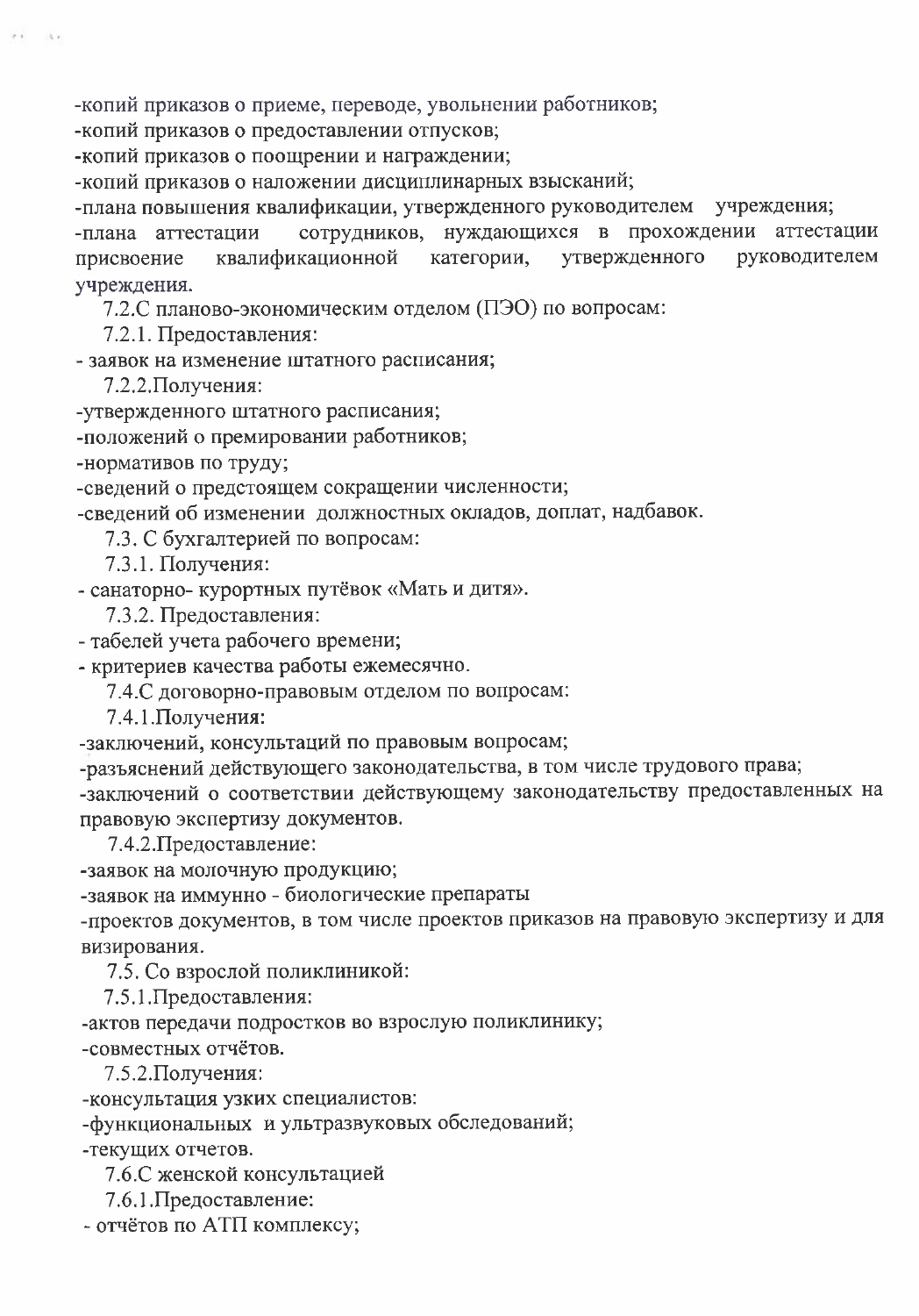-отчёта по родовым сертификатам. 7.6.2. Получения: -списков женщин, состоящих на учёте по беременности; -текущих отчётов.

# **РАЗРАБОТАНО**

Заведующий педиатрическим отделением

СОГЛАСОВАНО

Заместитель главного врача по медицинской части

Главная медицинская сестра

Начальник отдела кадров

Начальник договорно правового отдела

Председатель профкома

Утверждено и введено в действие Приказом №409-2/40 к +2 » 01 201/г

Срок введения в действие установлен с « 0( » 0/ 201/г

С положением ознакомлен (а)  $14.01.45$  $\mathcal{Q}$ .  $17.01.15$ et. Me  $\overline{D}$ Saucell  $14.01.15$  $6.71$  $48.42$ Deceyeyare TT , O  $17 - 01.15$ Sanciento U ST II. OP  $\sqrt{2}$ . / Si  $\ell$  $411$ Decebilee pa le 20 1701  $\sqrt{2}$ Pour 19-t 73 eller pusho este  $\overline{\mathcal{O}}$  / capitpelo acus 12

 $\mathcal{L}_{2}$ 

Т.П. Фролова

М. М. Мирхайдарова

Л.А. Коршнявая

С.М. Опарина

Л.Д. Полозова

С.М.Опарина

June